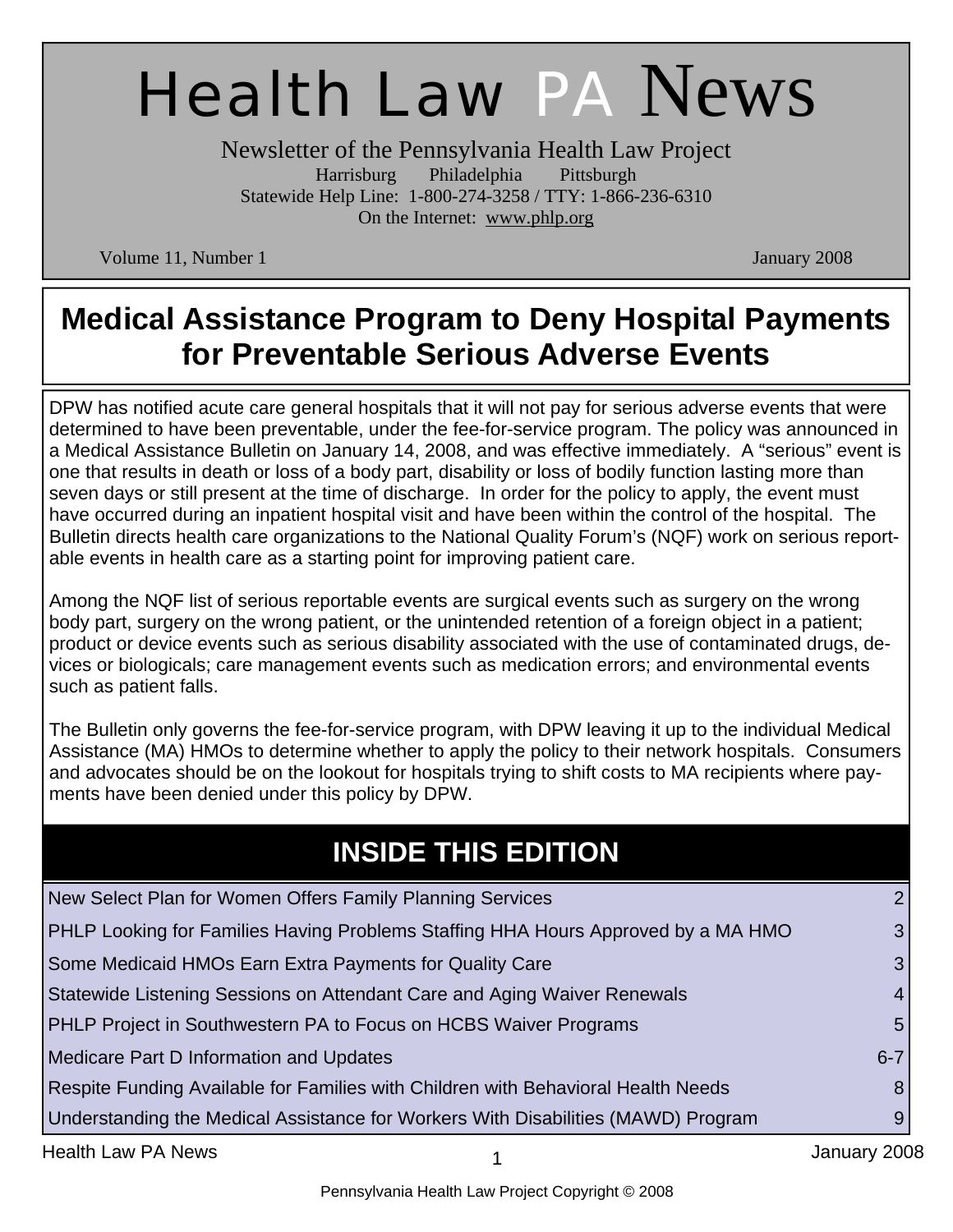## **New** *Select Program for Women* **Offers Family Planning Services**

Starting February 1, 2008, women who are not eligible for Medical Assistance may be eligible to receive family planning services under a new program called *Select Program for Women*. This program is available to uninsured and underinsured\* women who meet the following criteria:

- Are between the ages 18-44;
- Are Pennsylvania residents and U.S. Citizens;
- Have incomes up to 185% of Federal poverty level; and
- Lack family planning coverage.

\*Underinsured women are eligible if they meet these requirements and have health insurance that does not cover prescriptions.

The program does not provide full medical assistance coverage, but it does cover family planning office visits plus Pap smears and testing and treatment for sexually transmitted infections. It also provides coverage for all FDA approved contraceptives.

An eligible woman can access this program by going to any Pennsylvania Medical Assistance practitioner who currently provides family planning services. The woman can ask the practitioner's office to enroll her immediately, online, via special screens in COMPASS. She should be able to be seen that day, and the practitioner can receive payment for the visit, on a fee-for-service basis. This is true even in HealthChoices areas. Paper applications will also be available at participating physician offices and clinics. If the woman does not have all the necessary verification documents (such as a birth certificate and pay stubs) at the time of her visit, she will have 30 days to submit the necessary information via mail. She will not need to go to a County Assistance Office to apply for this program.

Pennsylvania's Department of Public Welfare hopes that this program will provide family planning coverage to 100,000 women each year who do not qualify for Medical Assistance. More information about the program will be available at a new website, www.selectplanforwomen.state.pa.us. Consumers can also find information regarding family planning services across the state at www.familyplanning.org, the website of the Family Planning Council of Southeastern Pennsylvania.

#### **Do you currently get the Health Law PA News through the mail? Would you like to get this newsletter by e-mail?**

**If so, contact staff@phlp.org to change the way you get the Health Law PA News!**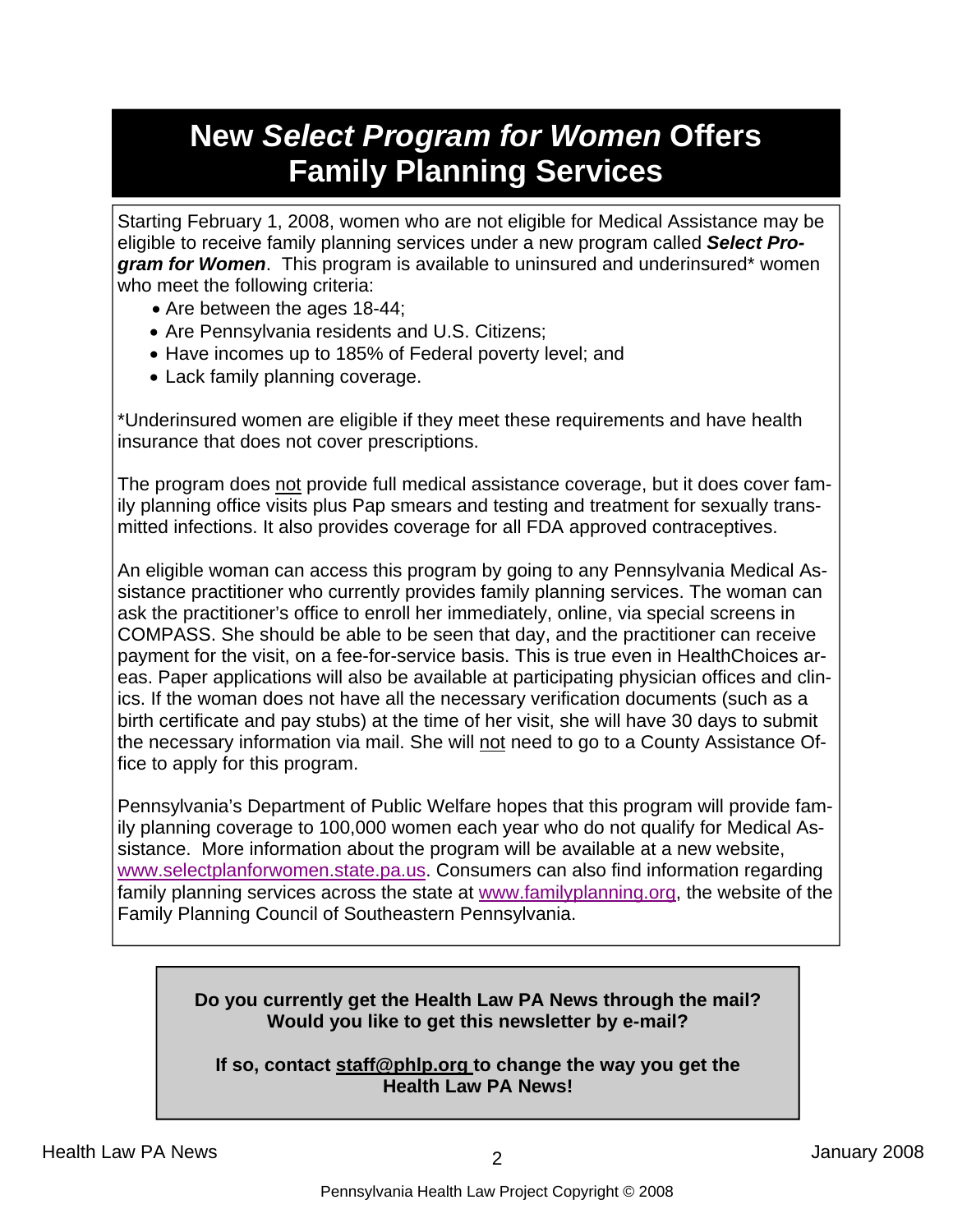## **Having Problems Finding an Agency to Fill Home Health Aide Hours Approved by MA HMO?**

PHLP may be able to assist families with children who have been authorized for home health aide services (not nursing) **by a Medical Assistance HMO**, but who are having problems getting reliable aides to staff those hours. In recent months, PHLP staff was successful in getting the Department of Public Welfare's Office of Medical Assistance Programs (OMAP) and Keystone Mercy Health Plan (KMHP) to allow one family in this situation to hire their own aide (at a higher salary than paid by most home health agencies) without having to go through a home health agency. It worked so well that OMAP is now willing to try this with some more families with the ultimate goal of adding this model as an option for all families with kids receiving Medical Assistance (MA) benefits who are in need of home health aide services.

PHLP is looking for families that meet the following criteria:

- home health aide services have already been authorized for child under 21 by a MA HMO;
- family has not been able to get authorized hours staffed on a consistent basis;
- family has gone through at least 2 different home health agencies trying to get their authorized hours staffed;
- family is willing and able to take on the responsibility of recruiting and supervising their child's aide; and
- the child's physician supports the family supervising the aide without the involvement of a home health agency and is willing to write a new request for a "personal care aide".

If you are in this situation or know of a family in this situation, please contact the PHLP Helpline at 1- 800-274-3258 or 1-866-236-6310 (TTY).

### **Some Medicaid HMOs Earn Extra Payments for Quality Care**

In the second year of DPW's "Pay for Performance" program, some HMOs earned far more than others in bonus payments for meeting quality measures. The PA Medical Assistance Program pays a bonus to physical health HMOs that improve or sustain quality care in one or more of 12 areas. The measures include controlling high blood pressure and diabetes, screening for breast and cervical cancer, using appropriate medications for asthma, delivering prenatal and adolescent care, and blood lead screening.

The big winners were Gateway Health Plan and Health Partners. Gateway got bonus payments for 9 of the 12 measures, including the only payout for cervical cancer screening. Gateway earned 71% of the bonus funds that were available to it. Second was Health Partners, which got 41% of the funds available to it, by partially or fully meeting goals for 7 measures. Keystone Mercy only met one goal, adolescent well-care visits. UPMC partially met only one goal, blood lead screening for 3 year olds. Unison, which only received 1.32% of the funds available to it, qualified for a 50% payout on only one measure, blood lead screening for 19 month olds.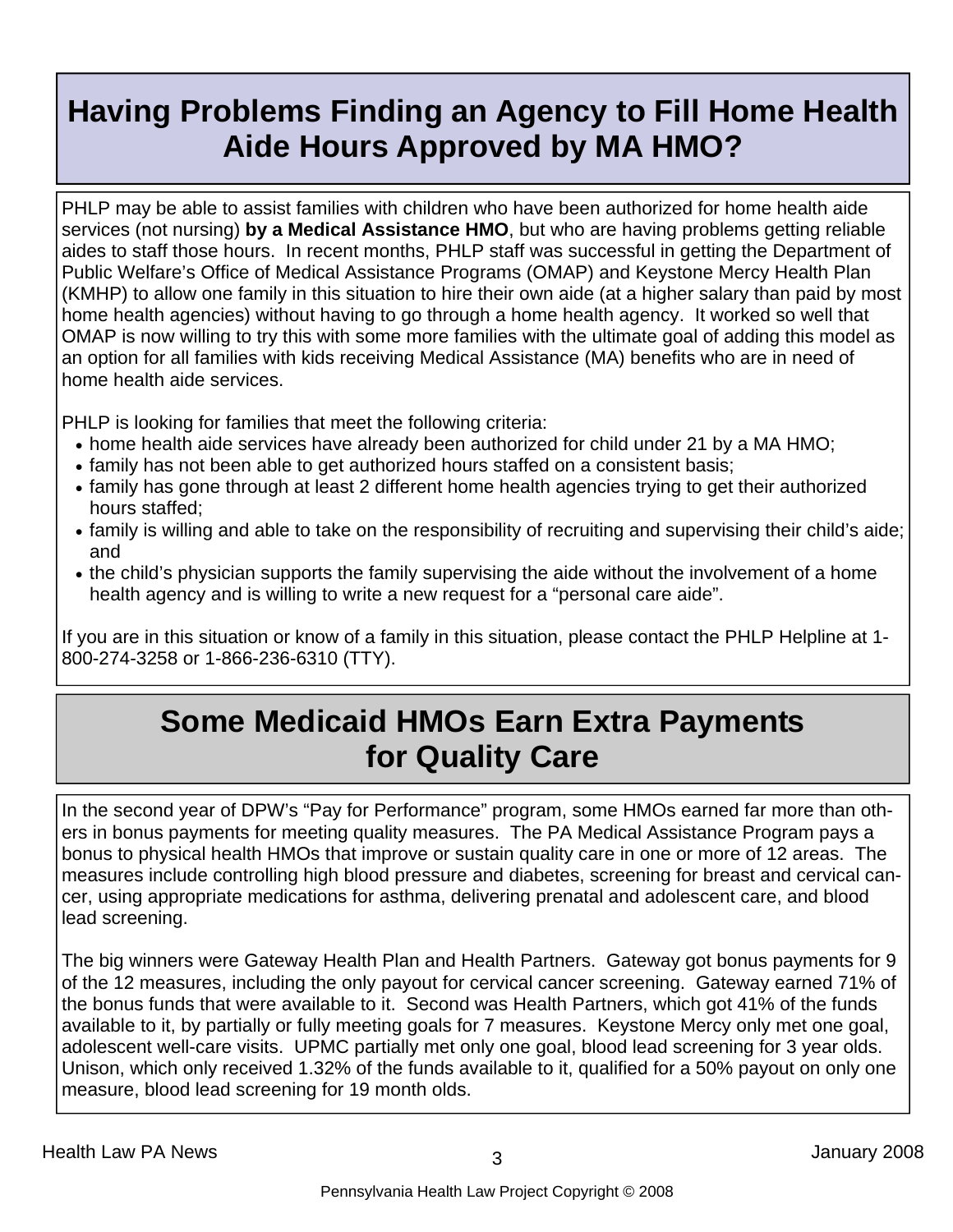# **State Holding Listening Sessions on Attendant Care Waiver and Aging Waiver Renewals**

The Attendant Care Waiver and the Aging Waiver are up for renewal this year. The Office of Long Term Living is currently holding Listening Sessions around the State to outline some of its proposed changes to the waivers and to get input from the public and interested stakeholders about the proposed changes, how the waiver programs are working and how the programs can be improved.

The state plans to submit the waiver applications to the Centers for Medicare & Medicaid Services (CMS) in April 2008 and hopes to get approval by the end of June, when the current waivers expire. According to the state, CMS is requiring much more detailed information in the current waiver applications than it has in the past. CMS has also raised concerns about the consistency of waiver eligibility determinations and service delivery across the state and is seeking assurance that freedom of choice is guaranteed for participants in the waiver programs. In addition, CMS has indicated that the state must develop a comprehensive strategy for Quality Management of its waiver programs.

Some of the proposed changes are more fleshed out than others. Of particular interest to consumers are the following proposed changes to the waivers:

#### *Attendant Care*:

- Allowing waiver participants to have a choice of providers for each *service* they receive (currently, waiver participants have a choice of providers, but must get all their services from the same provider);
- Offering a new model of service called "Services My Way" as a pilot program. This would be in addition to the Agency Model and Consumer Employer Model. "Services My Way" is the name for PA's cash and counseling program that allows consumers the option to direct and control their non-medical services through the waiver. Individuals get a budget based on their needs and then use that budget to hire workers to provide services and purchase other goods and services.
- Developing and implementing a Peer Review Committee to help with the Individual Service Plan review process.

#### *Aging Waiver:*

- Offering consumers a choice of whether they want care management services and whether they want these services through the local Area Agency on Aging;
- Changing how the Level of Care determination is done to give the state a greater role in the process;
- Proposing standardization of the definition of Personal Assistance Services (PAS) and delivery of PAS across the counties. Currently, there is no standard definition in the waiver and these services are not offered statewide.
- Including TeleCare services as an available service under the waiver and standardizing the delivery of these services across counties. TeleCare services use *(Continued On Page 5)*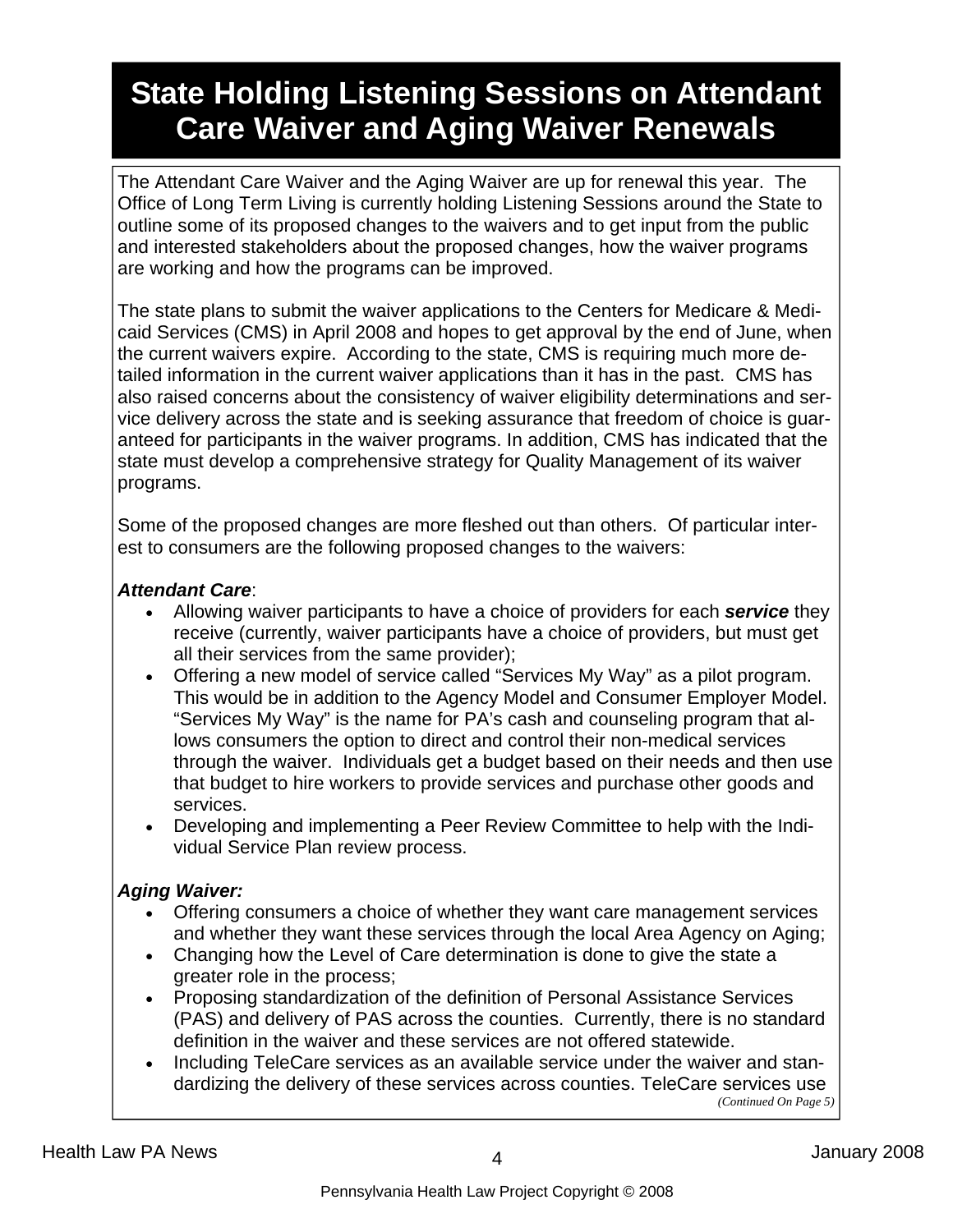*(Continued From Page 4)* 

innovative technologies to promote and sustain independence and quality of life through services that include Health Status Measuring and Monitoring, Activity and Sensor Monitoring, Medication Monitory System, and Personal Emergency Response System (PERS).

There are two remaining listening sessions scheduled on February 1<sup>st</sup> in Nanticoke and February  $6<sup>th</sup>$  in Norristown. Please go to this link for more detailed information: http://www.dpw.state.pa.us/Resources/Documents/Pdf/LongTermCare/ ListeningTourSaveTheDate.pdf.

Individuals who are not able to attend the sessions or who still want to provide comments can do so via e-mail at RA-acwrenewal@state.pa.us or by sending their written comments to: Office of Long Term Living, Attention: Listening Sessions, P.O. Box 2675, Harrisburg, PA 17105.

### **PHLP Receives Funding to Increase Awareness and Improve the Effectiveness of HCBS Waiver Programs in Southwestern PA**

PHLP has received funding from FISA Foundation (www.fisafoundation.org) for a twoyear project aimed at increasing awareness and improving the effectiveness of Home and Community Based Service (HCBS) programs for individuals in Southwestern PA with physical and developmental disabilities. This project includes conducting education and outreach to both professionals and consumers about eligibility for the various programs as well as how to access these programs.

In addition to doing community education and outreach, PHLP will be creating consumer education material and engaging in individual and systemic advocacy to eliminate the barriers consumers and family members face in accessing these programs and to improve the effectiveness of the waiver programs.

If there are any groups of professionals and/or consumers/family members in Southwestern PA who are interested in scheduling a training on HCBS Programs in PA, please contact PHLP's HELPLINE at 1-800-274-3258 (voice) or 1-866-236-6310 (TTY). Furthermore, individuals, family members, and/or professionals in Southwestern PA who have questions about the HCBS waiver programs or who are experiencing problems in terms of eligibility and/or accessing services under the waiver programs are encouraged to contact our HELPLINE.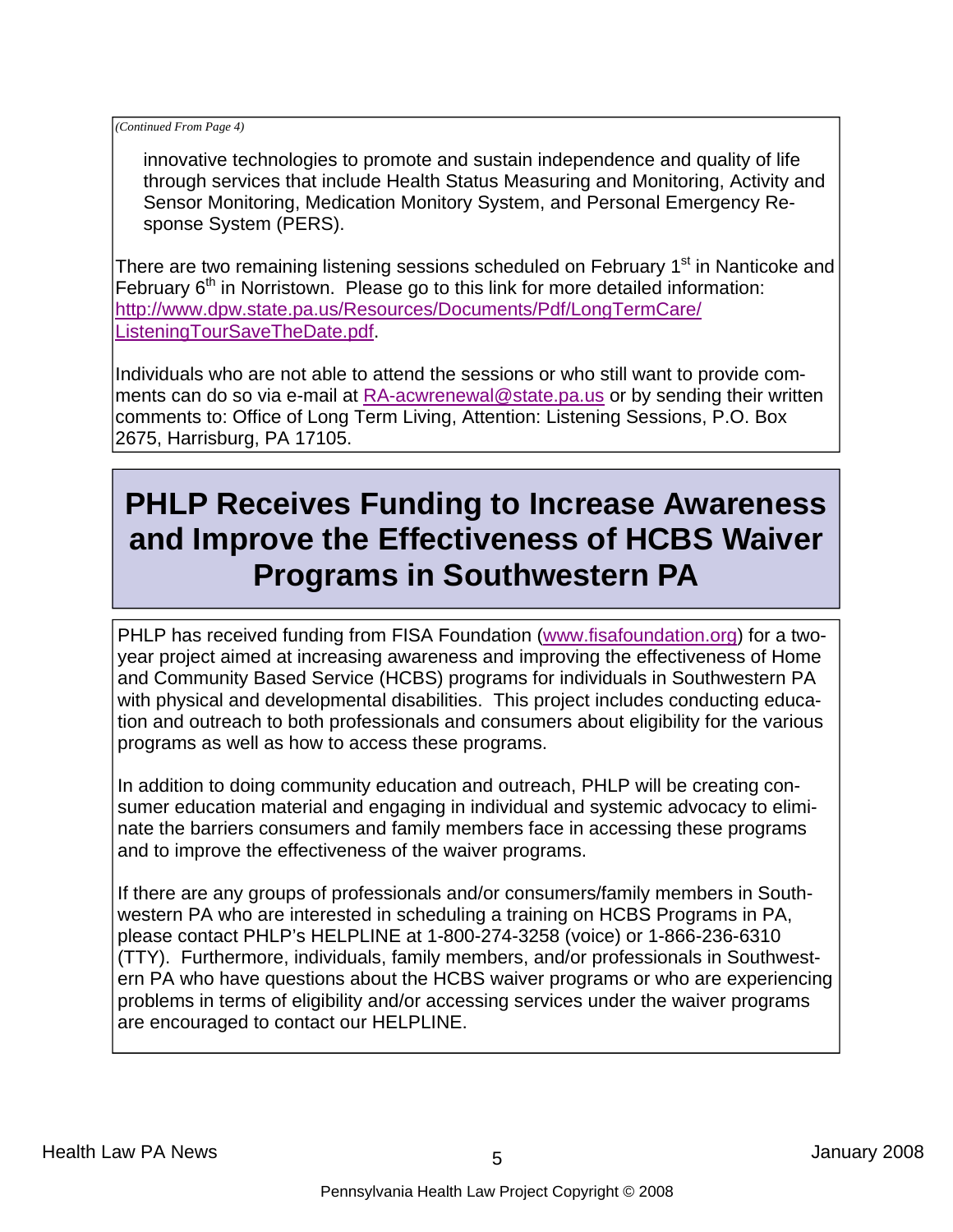## **2008 Part D LIS Income and Resource Limits Announced**

To qualify for a Medicare Part D Low-Income Subsidy (also called "extra help with Medicare prescription drug costs") in 2008, individuals have to meet the following guidelines:

#### **Full Subsidy**

- *Individual*: Income less than \$1,170/ month (\$14,040/year); Resources less than \$7,790.
- *Married Couple*: Income less than \$1,575/month (\$18,900/year); Resources less than \$12,440.

#### **Partial Subsidy**

- *Individual*: Income less than \$1,300/ month (\$15,600/year); Resources less than \$11,990.
- *Married Couple*: Income less than \$1,750/month (\$21,000/year); Resources less than \$23,970.

Certain income disregards apply when determining eligibility for the LIS (i.e., \$20 disregard for unearned income and significant disregards for earned income). Also, only certain resources are counted when determining eligibility (i.e., a home and car are not counted).

As a reminder, individuals can get applications at the local County Assistance Office or local Social Security Office. Online applications can be submitted at www.ssa.gov/ prescriptionhelp. There is no deadline for applying for this help. LIS applications that were filed in late 2007 that did not meet the 2007 income guidelines were held by SSA to be evaluated by the 2008 guidelines.

## **Medicare Advantage Open Enrollment Period Runs from 1/1/08-3/31/08**

Although the Medicare Annual Open Enrollment Period ended December 31, 2007, Medicare beneficiaries have another opportunity to change plans in 2008 Every year from January 1<sup>st</sup> until March 31<sup>st</sup>, Medicare beneficiaries who are enrolled in a Medicare Advantage plan can change their plan or go back to Original Medicare. Similarly, individuals in Original Medicare can join a Medicare Advantage plan during this period.

During this Medicare Advantage Open Enrollment Period, Medicare beneficiaries can only change from "like plan to like plan". This means that if someone is currently in a Medicare Advantage plan with prescription drug coverage (MA-PD), they can only change to another MA-PD or go back to Original Medicare and join a stand-alone Prescription Drug Plan (PDP). Individuals who are enrolled in Medicare Advantage Only plan (with no drug coverage) would be limited to joining a different Medicare Advantage-only plan or going back to Original Medicare. These individuals would not be able to pick up Part D coverage through an MA-PD or a PDP during this enrollment period.

Not all Medicare Advantage plans accept enrollments during this Open Enrollment Period. Individuals who wish to change their plan can enroll in the new plan and do not need to disenroll from their current plan. Joining a new plan will automatically disenroll someone from their current plan. Any enrollments during this period should become effective the first of the following month.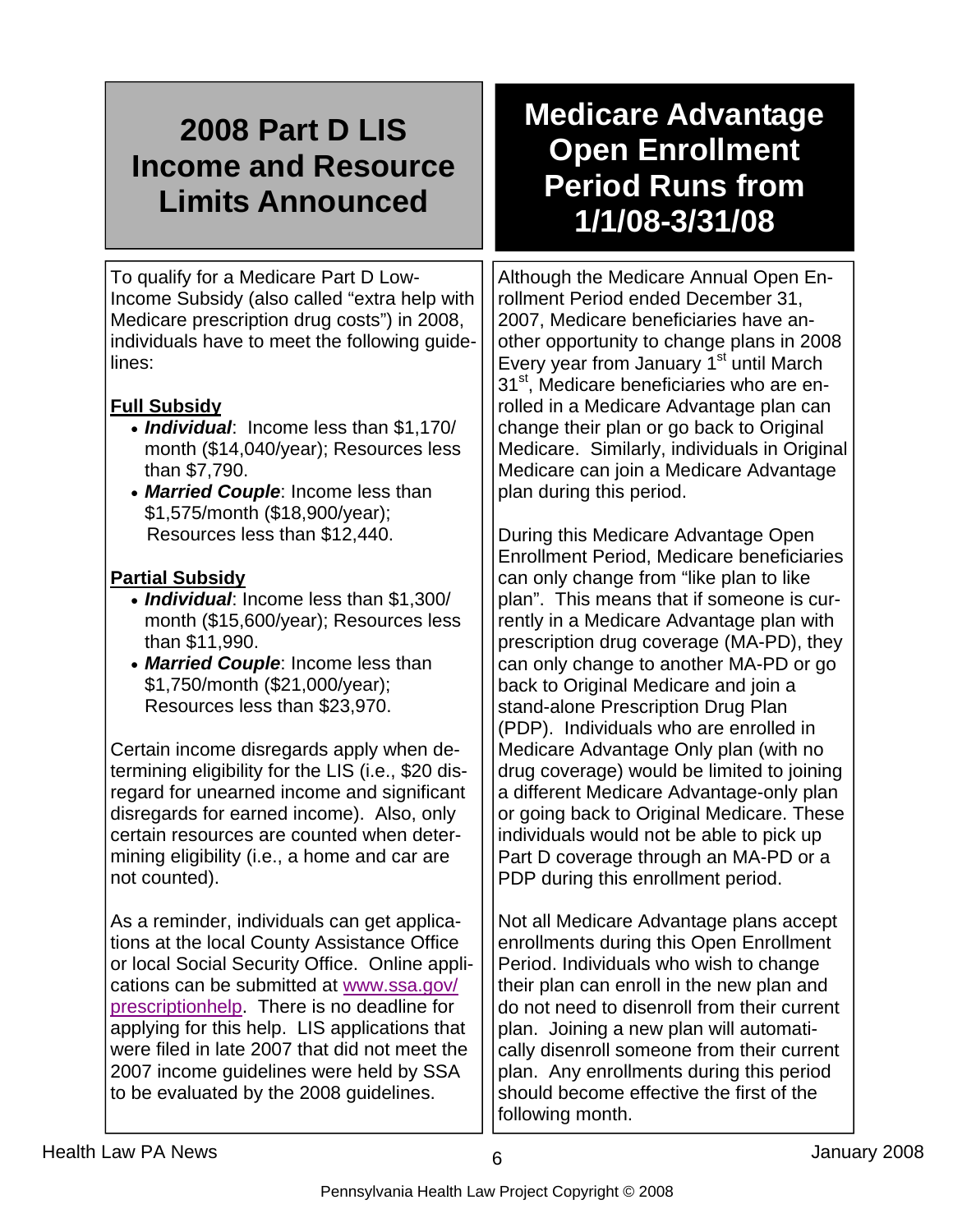#### **Update on Wellpoint Process as a Back-Up Part D Plan for Dual Eligibles and Others with the Low-Income Subsidy**

The Wellpoint process, also called the Point of Service (POS) facilitated enrollment process, is still available to dual eligible individuals who do not have Part D coverage and need medications. In the past year, it has been clarified that this process can be used by both full benefit dual eligibles **and others who receive the Part D low-income subsidy (LIS).** Prior to using the Wellpoint process, pharmacies have to confirm dual eligibility or LIS status by checking for Medicaid card, asking to see an LIS award letter, or confirming eligibility through state system (like EVS). In addition, they also have to verify someone's Medicare eligibility and check the Medicare system for any active Part D plan enrollment.

Pharmacies still use the following information to bill Wellpoint for eligible individuals:

 **Bin**: 610575  **PCN**: CMSDUAL01  **Cardholder ID**: Medicare HICN (on red, white, and blue card) **Patient ID:** Medicaid number (if applicable) from ACCESS card (either green or yellow)

**Starting in 2008, CMS has a new process to recover funds from Medicare beneficiaries who use the Wellpoint process but who are not eligible for Medicaid or LIS**. In the past, pharmacies were held responsible for claims submitted on behalf of beneficiaries who later turn out to be ineligible for the Wellpoint process. In cases where someone uses this process but is not a dual eligible or eligible for the LIS, Wellpoint will send a notice (called an "Evidence of Eligibility" letter) asking for proof of Medicaid or LIS eligibility and telling the individual she has to reimburse Wellpoint for the amount billed through the Wellpoint process if no proof is submitted. If documentation is not provided in 60 days, Wellpoint will seek reimbursement from the beneficiary.

Individuals who are dual eligible or those who otherwise qualify for the LIS can contact our HELPLINE at 1-800-274-3258 or 1-866-236-6310 (TTY) if they're having problems accessing medications under the Wellpoint process. For more information about the Wellpoint process, please see: http://www.cms.hhs.gov/States/065\_Backgrounders.asp.

PHLP staff are available in Southeastern PA to conduct trainings on Part D to help social service agencies and their clients navigate the Part D system. Trainings focus on the rights that dual eligibles have under Part D and the appeals and grievance processes that are available to all Part D enrollees.

To learn how to help get your clients' needs met through Medicare Part D, contact the PHLP HELPLINE to schedule a training (1-800-274-3258 voice or 1-866-236-6310/TTY). Please let us know if you require any special accommodations for persons with hearing and/or vision needs.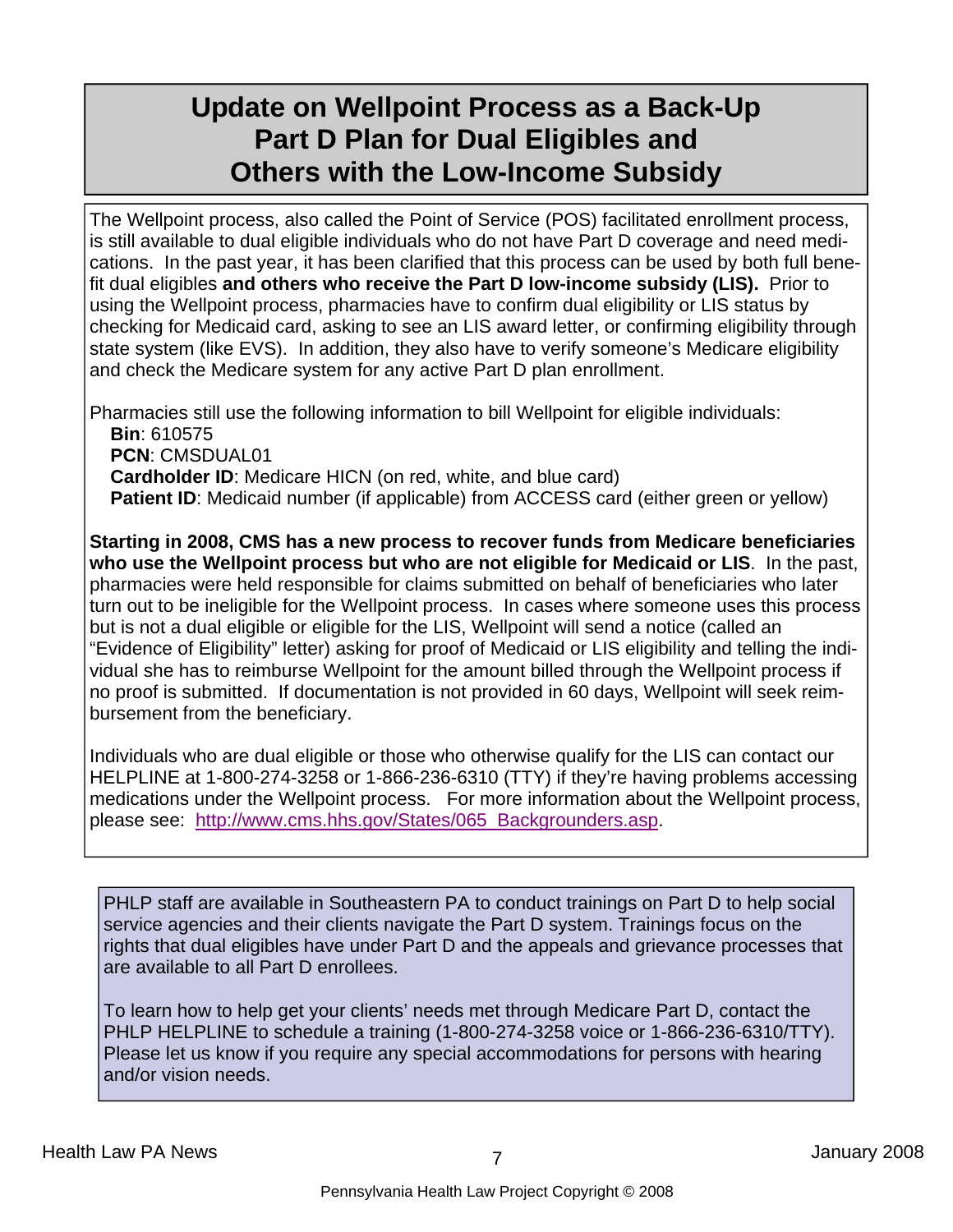## **Respite Funding Available for Families with Children with Behavioral Health Needs**

Funding for respite services for families with children who have a serious emotional or behavioral health condition is available and must be used by June 30, 2008. The PA State Budget for 2007-2008 included a \$500,000 allocation for these respite services, and every county was awarded a minimum of \$5,000. The vast majority of counties were awarded between \$5,000 and \$15,000. The two exceptions were Allegheny County (which received \$45,918) and Philadelphia County (which received \$112,166). Counties were awarded funding based on the percentage of children receiving behavioral health services in the county relative to the total number served statewide. For example, if a county served 10% of the total number of children served in the state, that county received 10% of the \$500,000. Each county received letters in September 2007 notifying them about the amount of funds they would receive.

The Office of Mental Health and Substance Abuse Services (OMHSAS) defines respite as short term care that helps a family take a break from the daily stress and routine associated with caring for a child with a serious emotional or behavioral disorder. Respite can be provided in the client's home or in a variety of out of home settings.

Families with children being served by the behavioral health system have long advocated for the availability of respite services. Both families and OMHSAS staff are pleased that respite funding is now available, but they also recognize that this modest allocation cannot meet the existing need.

In order to document the need for respite services and work towards the expansion of such services, counties are recording the extent to which respite services were made possible through the budget allocation as well as tracking other respite services previously available through the county. In addition, a Respite Development Group, comprised of families, advocates and county representatives, has been established. This Group will conduct surveys, hold focus groups, and utilize other methods to monitor the implementation of respite services throughout the Commonwealth, ensure the quality of services, and identify ways to expand and enhance respite services.

Families of children with serious emotional or behavioral disorders, in need of respite services, should contact their County Mental Health Office as soon as possible to find out about the availability of funds and how to access respite services.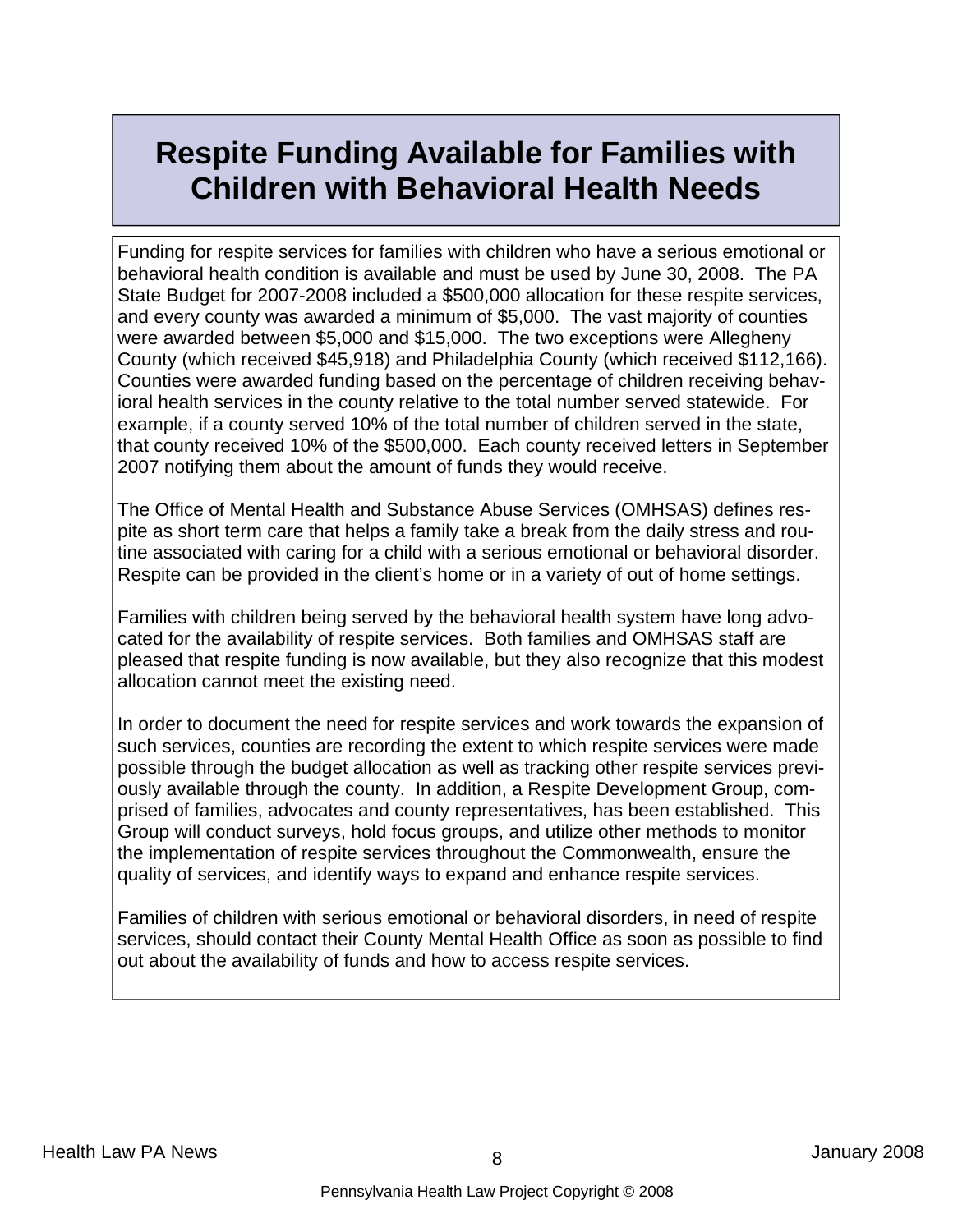# **Understanding the Medical Assistance For Workers With Disabilities (MAWD) Program**

Although the MAWD Program has been in effect for a number of years, it is still a widely unknown and misunderstood program. PHLP gets numerous calls from individuals who either lost their Medical Assistance coverage because their income increased or who were denied Medical Assistance because their income was too high. In many of these cases, no one tells these consumers about the MAWD Program even though it may allow them to get Medical Assistance coverage when they are otherwise not eligible.

Under the MAWD program, a person with a permanent disability may buy into full Medical Assistance coverage at a cost of 5% of his countable monthly income. The average premium paid by participating individuals is currently \$43/month.

Medical Assistance for Workers with Disabilities is available to single persons with disabilities who work even just one hour a month and have countable incomes in 2008 up to \$2,167/ month and married persons with incomes up to \$2,917/month. Resources must be below \$10,000 (not including a house or car). In addition to meeting these income and resource requirements, an individual has to meet the following eligibility guidelines to qualify for MAWD:

- Be between 16 and 64 years of age;
- Meet the Social Security Administration disability definition (this does not mean that someone has to be receiving SSDI benefits; someone can submit medical records and be determined disabled by the state's Medical Review Team); and
- Be employed and receiving compensation (there is no minimum work requirement, so even 1-2 hours of work per month would meet this requirement).

**Please note**: When the County Assistance Office reviews eligibility for Medical Assistance, they determine someone's countable income which includes a standard \$20 deduction for unearned income and significant deductions for earned income (taking a \$65 deduction and then only counting half of the remaining amount). For example, if someone's gross monthly income is \$2,100 and it's all from earnings, their countable income for determining eligibility for MAWD and determining the MAWD monthly premium is \$1,017.50 (\$2,100 minus \$65 which equals \$2,035 and then counting half of this remaining amount).

MAWD insurance provides coverage in areas which may not be covered by other insurances, such as glasses, dental, chiropractic visits, prescription drugs, medical equipment, and rehabilitation services. MAWD can be someone's only insurance (if he has no coverage now), or it can be a secondary insurance (if someone already has Medicare or has some coverage through a job that does not cover all of his health needs).

For more information about the MAWD Program, please see the brochures on our website at www.phlp.org or call the HELPLINE at 1-800-274-3258 or 1-866-236-6310 (TTY). Individuals can obtain applications from their local County Assistance Office or can apply online at www. compass.state.pa.us.